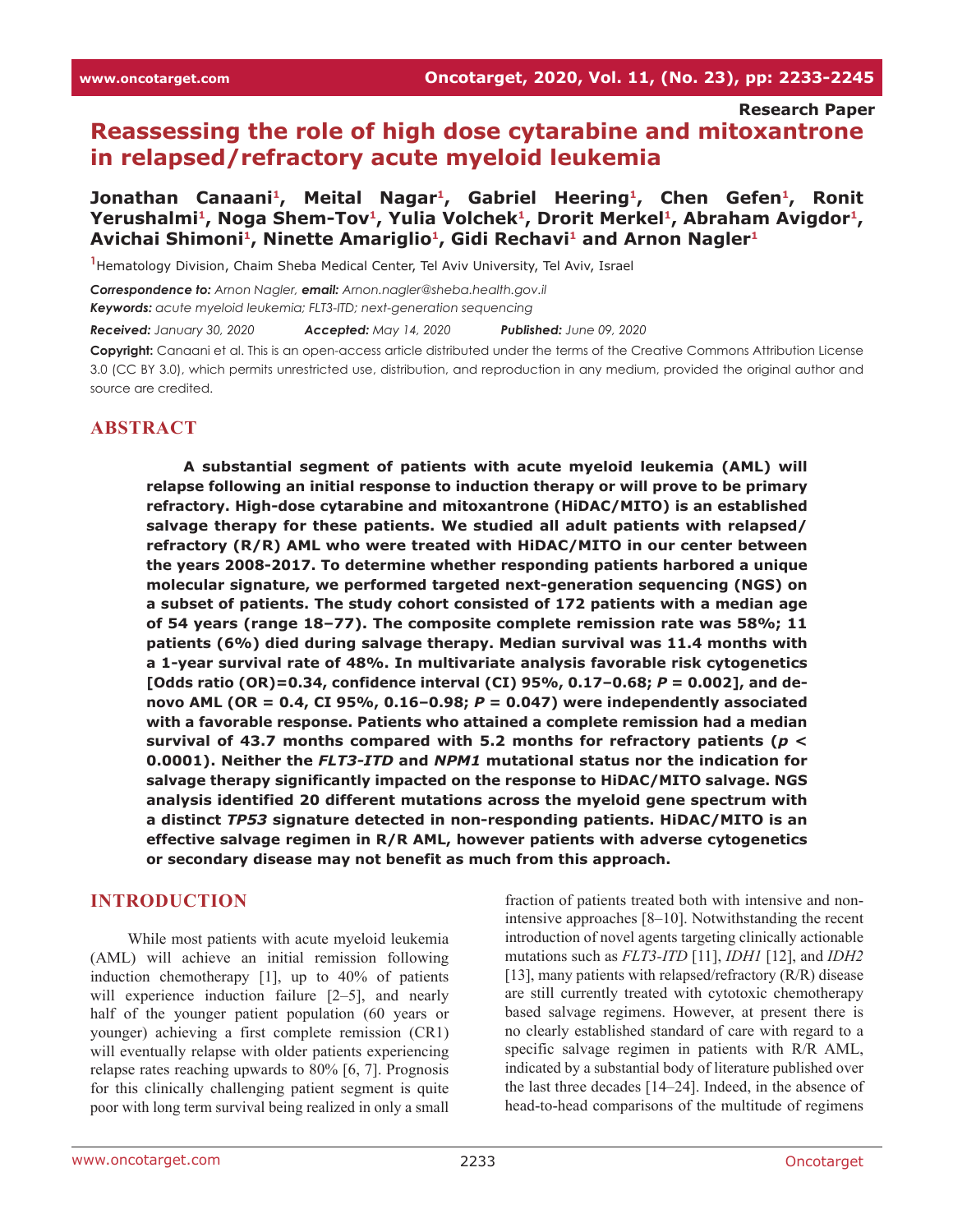currently used [25], ascertaining the superiority of a given therapeutic approach and predicting which patient subsets are most likely to benefit from a specific salvage regimen is a central challenge. One of the established salvage protocols for R/R AML patients is high dose cytarabine (HiDAC) and mitoxantrone (MITO) as the initial salvage regimen based on favorable experience with this regimen [26–28]. In this study we endeavored to reassess the clinical efficacy of HiDAC/MITO in 172 R/R AML patients treated in our center and determine clinical and lab parameters of potential predictive value of therapeutic efficacy. Moreover, as next generation sequencing (NGS) is gaining increased acceptance as an innovative modality in AML for genomic classification [29], risk stratification [30], and tracking of minimal residual disease [31], we sought to investigate whether NGS profiling can predict for treatment response in our patients treated with HiDAC/ MITO.

## **RESULTS**

#### **Patients and baseline characteristics**

Between January 2008 and April 2017, a hundred and seventy-two patients were treated with HiDAC/MITO salvage for R/R AML. The median age was 54 years with a range of 18-77 years. Patient disposition with regard to treatment allocation during the study period is delineated in Supplementary Figure 1. As outlined in Table 1, a hundred and forty-four (84%) patients had *de-novo* AML, 24 (14%) had a prior diagnosis of the myelodysplastic syndrome (MDS), and 4 (2%) had an antecedent myeloproliferative neoplasm (MPN). Seventeen (10%) patients had favorable risk cytogenetics, 121 (72%) had intermediate risk cytogenetics, and 30 (18%) had high-risk cytogenetics. Fifty-one patients harbored the *FLT3-ITD* mutation whereas 41 (29%) were *NPM1* mutated. All patients received standard single induction with an anthracycline for 3 days concurrent with continuous infusion of cytarabine at 100 mg/m2 for 7 days. Ninety-three (54%) patients were treated with HiDAC/MITO salvage for primary refractory disease, 44 (26%) for disease relapse, and 35 (20%) for relapse following allo-SCT. Concurrent DLI was given to 13 patients. Patients received DLI at a median of 3 days after HiDAC/MITO with a median dose of administered cells of  $9.6 \times 10^7$  CD3/kg (range  $0.5-19.6 \times 10^7$  CD3 kg). 8/13 patients achieved CR/CRi (62%), no statistically significant difference in terms of response was observed between patients given DLI and those not receiving DLI  $(p = NS)$ . The median survival was 5.8 months for patients administered DLI (range 2.2–78 months), and survival was not significantly different between groups ( $p = 0.38$ ).

Transplant related data are summarized in Supplementary Table 1, most of the transplanted patients (78%) in the analyzed cohort underwent a 10/10 HLA matched transplant either from a matched sibling or a matched unrelated donor, and 7 patients who relapsed post-transplant underwent a second transplant following salvage treatment with HiDAC/MITO.

### **Response to salvage therapy**

A hundred patients (58%) achieved a composite complete remission and 61 (36%) were refractory to treatment (Table 2). Eleven (6%) patients died during treatment. For patients achieving a composite complete remission and who did not have a prior allo-SCT the median duration of remission following HiDAC/MITO was 83 days (range 61–251 days). For those patients who relapsed following a prior allo-SCT the median duration of remission duration following HiDAC/ MITO was 310 days (range 52-1193 days). A univariate analysis (Supplementary Table 2) was performed to assess the effect of clinical parameters on the likelihood of achieving a complete remission (CR). There was no significant association of gender, WBC count at initial diagnosis, presence of extramedullary disease, type of initial induction chemotherapy, and use of DLI with attainment of a complete remission. The indication for salvage chemotherapy (*i. e.* refractory versus relapsed disease), and the presence of either a *FLT-ITD* or an *NPM1* mutation were also not significantly different between patients who achieved a complete remission versus those who did not. Younger patients were more likely to achieve a CRc, the mean age for patients achieving a CRc was 48 years compared to 54 years for non-responding patients ( $p = 0.019$ ). The cytogenetic risk category was significantly associated with rate of CRc, patients with favorable risk cytogenetics had a 100% rate of CRc, patients with intermediate risk cytogenetics were more likely to be in the CRc group (56%) while those with adverse-risk cytogenetics were more likely to be in the non-responding group (53%)  $(p = 0.001)$ . Type of AML was also significantly different between responders and non-responders whereby patients with *de novo* AML were more likely to respond (63% vs. 37%) while patients with antecedent MDS or MPN were less likely to be in the responding group (37% vs. 63% and 25% vs. 75%, respectively;  $p = 0.028$ ). Table 3 summarizes the multivariate analysis demonstrating that cytogenetic risk category to be significantly associated with likelihood of remission (odds ratio  $(OR) = 0.34$ , 95% confidence interval (CI)  $0.17-0.68$ ,  $P = 0.002$ ). Type of AML was also significantly associated with likelihood of remission (OR = 0.4, 95% CI 0.16–0.98, *P* = 0.047). There was a statistical trend toward a younger age being associated with response to therapy (OR =  $0.98$ ,  $95\%$  CI  $0.95-1.003$ ,  $P = 0.097$ ).

### **Survival analysis**

Overall, the median survival for the cohort analyzed as a whole was 11.4 months (95% CI 7.5–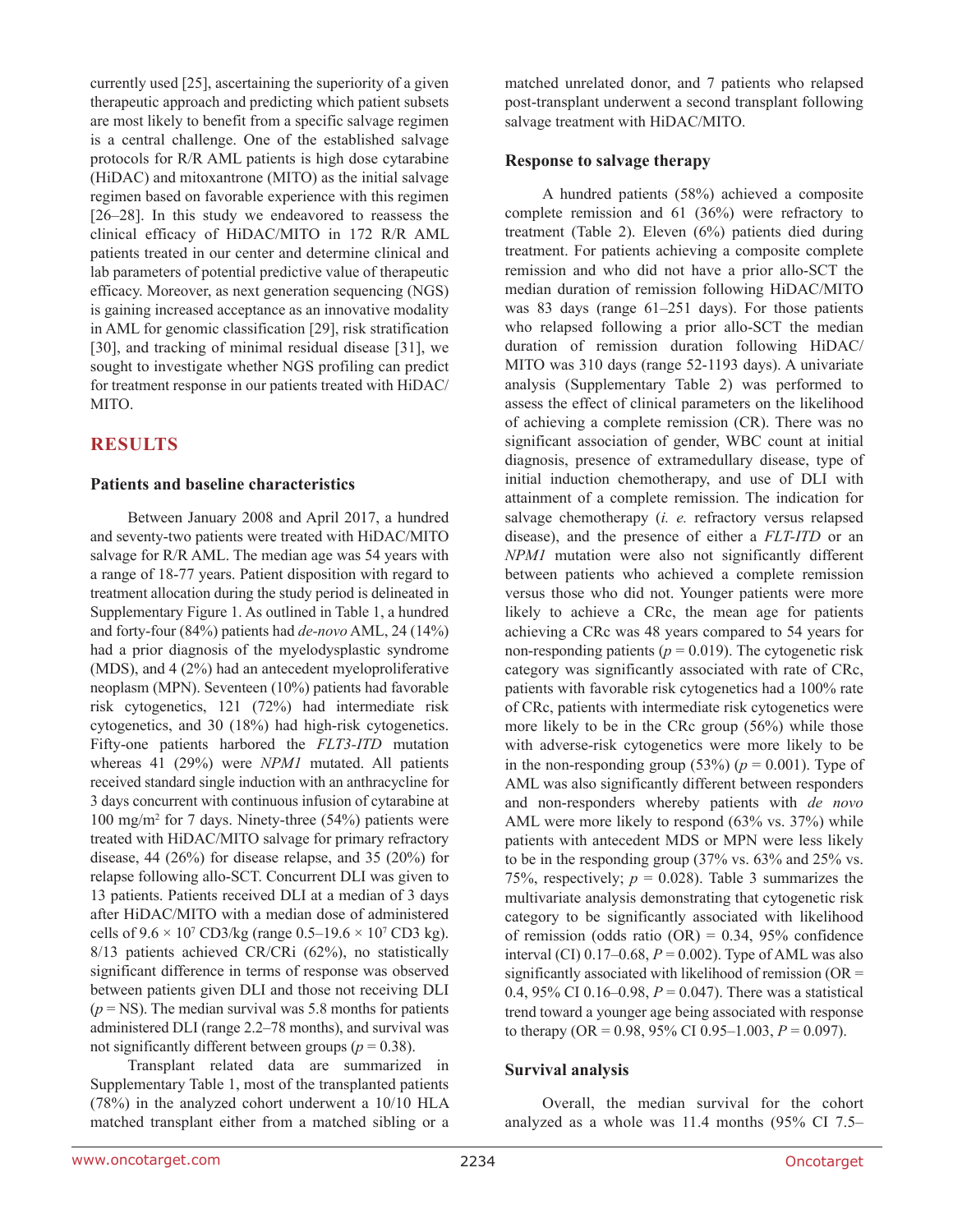| Table 1: Baseline characteristics of study population |  |  |  |
|-------------------------------------------------------|--|--|--|
|-------------------------------------------------------|--|--|--|

| <b>Clinical Parameter</b>                                              | Entire cohort ( $N = 172$ ) |
|------------------------------------------------------------------------|-----------------------------|
| Year of diagnosis, median (range)                                      | 2013 (2006-2016)            |
| Follow up duration in m, median (range)                                | $16(0.9-116)$               |
| Age in y, median (range)                                               | $54(18-77)$                 |
| Gender, n(%)                                                           |                             |
| Male                                                                   | 87(51)                      |
| Female                                                                 | 85 (49)                     |
| WBC at diagnosis $(\times 10^9$ /L), median (range)                    | $14(0.2-233)$               |
| WBC at time of HiDAC/MITO initiation $(\times 10^9$ /L, median (range) | $3.7(0.5-118.1)$            |
| Platelet at time of HiDAC/MITO initiation, median (range)              | $89(4 - 581)$               |
| Creatinine at time of HiDAC/MITO initiation, median (range)            | $0.82(0.27-3.39)$           |
| Initial remission duration in m, median (range)                        | $8(0.5-72)$                 |
| MRC cytogenetic risk category, n(%)                                    |                             |
| Favorable                                                              | 17(10)                      |
| Intermediate                                                           | 121(72)                     |
| Adverse                                                                | 30(18)                      |
| Missing                                                                | 4                           |
| AML type, n(%)                                                         |                             |
| De-novo                                                                | 144 (84)                    |
| <b>MDS</b>                                                             | 24(14)                      |
| <b>MPN</b>                                                             | 4(2)                        |
| Extramedullary disease, $n\frac{6}{6}$                                 |                             |
| N <sub>o</sub>                                                         | 156(91)                     |
| Yes                                                                    | 16(9)                       |
| $FLT3-ITD$ status, $n\frac{6}{6}$                                      |                             |
| Wild type                                                              | 107(68)                     |
| Mutated                                                                | 51(32)                      |
| Missing                                                                | 14                          |
| $NPMI$ status, $n\frac{0}{0}$                                          |                             |
| Wild type                                                              | 102(71)                     |
| Mutated                                                                | 41 (29)                     |
| Missing<br>Mutational status, n(%)                                     | 29                          |
|                                                                        |                             |
| FLT3 <sup>wt</sup> /NPM1 <sup>wt</sup>                                 | 77 (54)                     |
| FLT3 <sup>wt</sup> /NPM1 <sup>mut</sup>                                | 23(16)                      |
| FLT3mut/NPM1wt                                                         | 25(17)                      |
| FLT3mut/NPM1mut                                                        | 18(13)                      |
| Induction Chemotherapy, n(%)                                           |                             |
| Daunorubicin 45 mg/m <sup>2</sup>                                      | 27(18)                      |
| Daunorubicin 60 mg/m <sup>2</sup>                                      | 107(71)                     |
| Daunorubicin 90 mg/m <sup>2</sup>                                      | 5(3)                        |
| Idarubicin 12 mg/m <sup>2</sup>                                        | 9(6)                        |
| Other                                                                  | 2(1)                        |
| Missing                                                                | 22                          |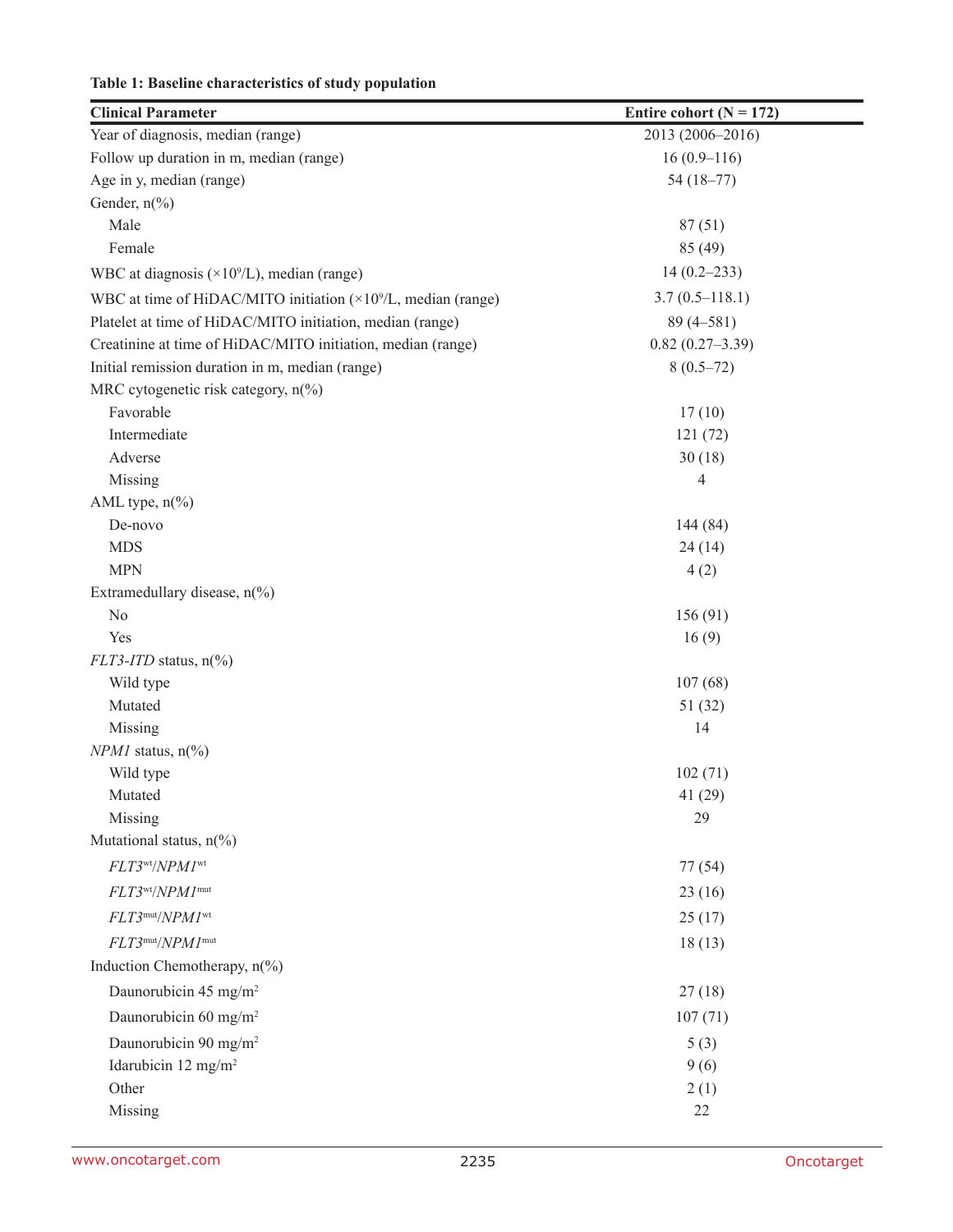| Disease status, $n\binom{9}{0}$                        |         |
|--------------------------------------------------------|---------|
| Primary refractory                                     | 93 (54) |
| Relapse                                                | 44 (26) |
| Relapse following stem cell transplantation            | 35(20)  |
| DLI combined with salvage chemotherapy, $n\frac{6}{6}$ |         |
| Yes                                                    | 13(8)   |

WBC: white blood cells; MRC: Medical Research Council; *NPM1*: nucleophosmin1; *FLT3-ITD*: FMS-like tyrosine kinase-3 internal tandem duplication; DLI: donor lymphocyte infusion.

|  | Table 2: Clinical outcomes for patient treated with salvage HiDAC/MITO |  |  |
|--|------------------------------------------------------------------------|--|--|
|--|------------------------------------------------------------------------|--|--|

| <b>Clinical Parameter</b>                                                        |                  |
|----------------------------------------------------------------------------------|------------------|
| Response to salvage therapy, $n$ (%)                                             |                  |
| Refractory                                                                       | 61 (36)          |
| C <sub>Rc</sub>                                                                  | 100(58)          |
| Induction mortality                                                              | 11(6)            |
| Patients still alive, $n$ (%)                                                    | 65 (38)          |
| Remission duration for patients achieving CRc after salvage Tx, median d (range) |                  |
| No prior allo-SCT and no subsequent allo-SCT                                     | $120(61-251)$    |
| Prior allo-SCT and not bridged to 2nd allo-SCT                                   | $321(52 - 1162)$ |
| Prior allo-SCT and bridged to 2nd allo-SCT                                       | 288 (222-1980)   |

CRc: composite complete remission; allo-SCT: allogeneic stem cell transplantation.

#### **Table 3: Multivariate analysis of factors impacting on response to HiDAC/MITO**

|                               | OR   | 95% CI         |       |
|-------------------------------|------|----------------|-------|
| Age at diagnosis              | 0.98 | $0.95 - 1.003$ | 0.097 |
| MRC cytogenetic risk category | 0.34 | $0.17 - 0.68$  | 0.002 |
| De novo AML                   | 0.4  | $0.16 - 0.98$  | 0.047 |

MRC: Medical Research Council; OR: odds ratio; CI: confidence interval.

15.2 months) with a 1-year survival rate of 48% (Supplementary Figure 2). As shown in Figure 1, the median overall survival for patients who attained a CRc with HiDAC/MITO was 43.7 months (95% CI 14.3-73.2 months) compared with 5.2 months (95% CI 3.5-6.9 months) for patients who were refractory to treatment (*p*<0.0001). The indication for salvage treatment had significant impact on overall survival whereby patients treated with salvage chemotherapy for disease relapse post allo-SCT experienced worse survival compared to patients treated for either relapsed or refractory disease (median survival of 5.8 months versus 25.8 and 14.6 months, respectively;  $p = 0.001$ ). Figure 2 outlines the outcome of patients according to the cytogenetic risk category revealing distinctly worse outcomes for patients with adverse risk cytogenetics compared to

their counterparts with intermediate and favorable risk cytogenetic studies (*p* = 0.002). The presence of a *FLT3- ITD* mutation was not significantly associated with overall survival (Supplementary Figure 3). Next, we wanted to assess the duration of remission for patients who responded to HiDAC/MITO. Notably, in patients without a previous allo-SCT, who responded to HiDAC/ MITO and did not undergo a subsequent allo-SCT, the median duration of remission was 120 days (range 61–251 days). Conversely, when analyzing the patient subset of post-transplant relapses and who responded to HiDAC/MITO, we observed that patients bridged to a second transplant experienced a significantly longer remission duration (median duration of 288 days; range 222-1980 days,  $p = 0.027$ ) whereas responding patients who were not bridged to a second transplant had a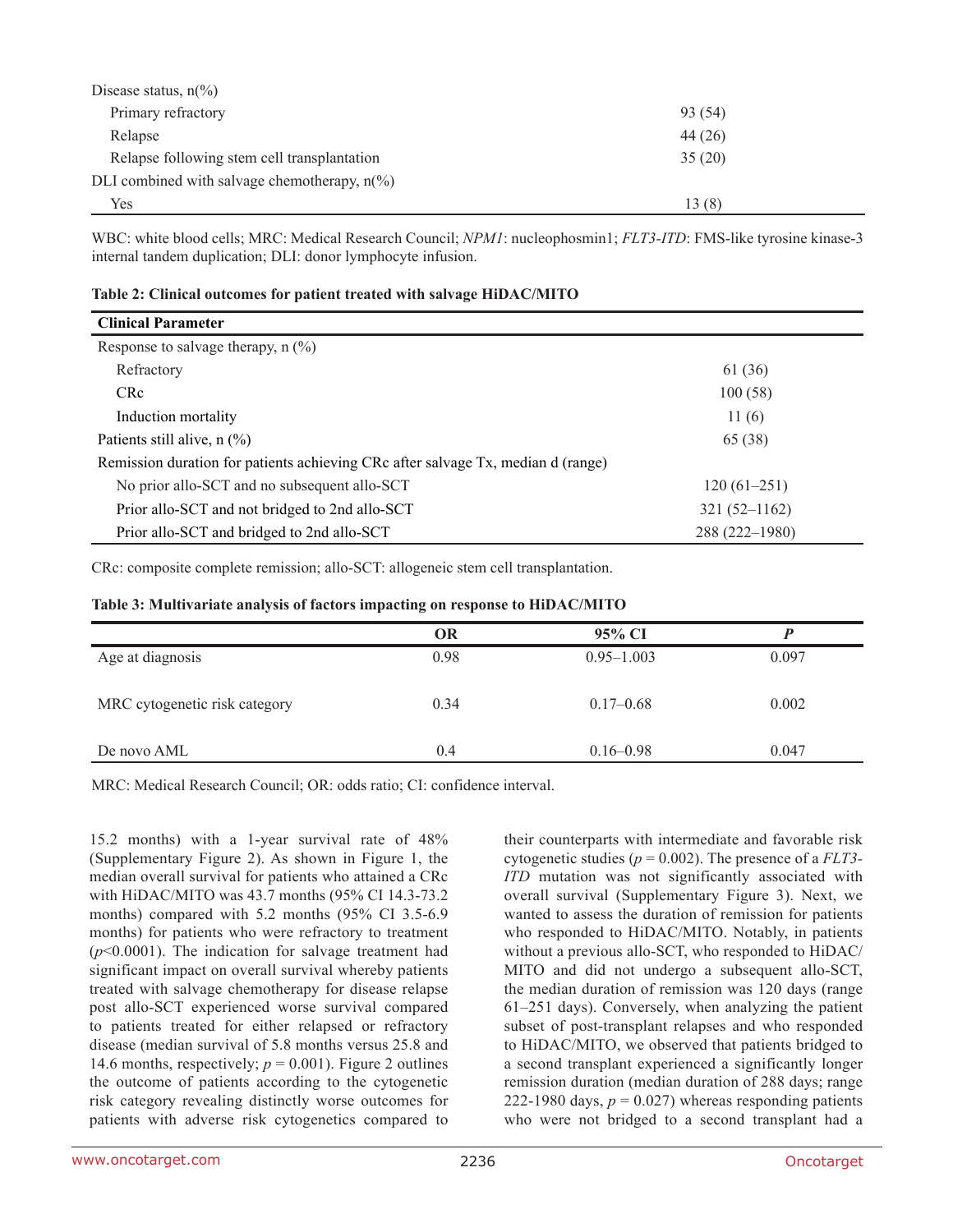median remission duration of 321 days (range 52-1162 days) with no significant difference between both groups  $(p = 0.18)$ .

#### **Next generation sequencing**

To assess whether the response to HiDAC/MITO could be predicted based on a specific myeloid molecular signature we performed next generation sequencing on a subset of 25 patient samples which were available for sequencing. As shown in Table 4, the NGS studies identified a multitude of mutations in myeloid associated genes. In aggregate, 20 different mutations were detected in both the responding and non-responding groups. Overall, in the responding group, *DNMT3A* (4), *TP53* (2), *KIT* (2), *RUNX1* (2), *IDH2* (2), *KRAS* (2), and *KDMT6A* (2) were the most common identified mutations. In the non-responding group mutations in *TP53* (4), *DNMT3A* (3), and *BCOR* (2) were the most common mutations detected. In three patient samples none of the 54 mutations detectable with the NGS platform used in this study were identified. Non-responding patients were significantly more likely to harbor *TP53* mutations compared to patients who responded to salvage chemotherapy ( $p = 0.026$ ). Of note, five of the six patients with *TP53* mutations harbored adverse risk cytogenetics.



**Figure 1: Kaplan–Meier estimate of overall survival in responding patients and non-responding patients to treatment with HiDAC/MITO.**



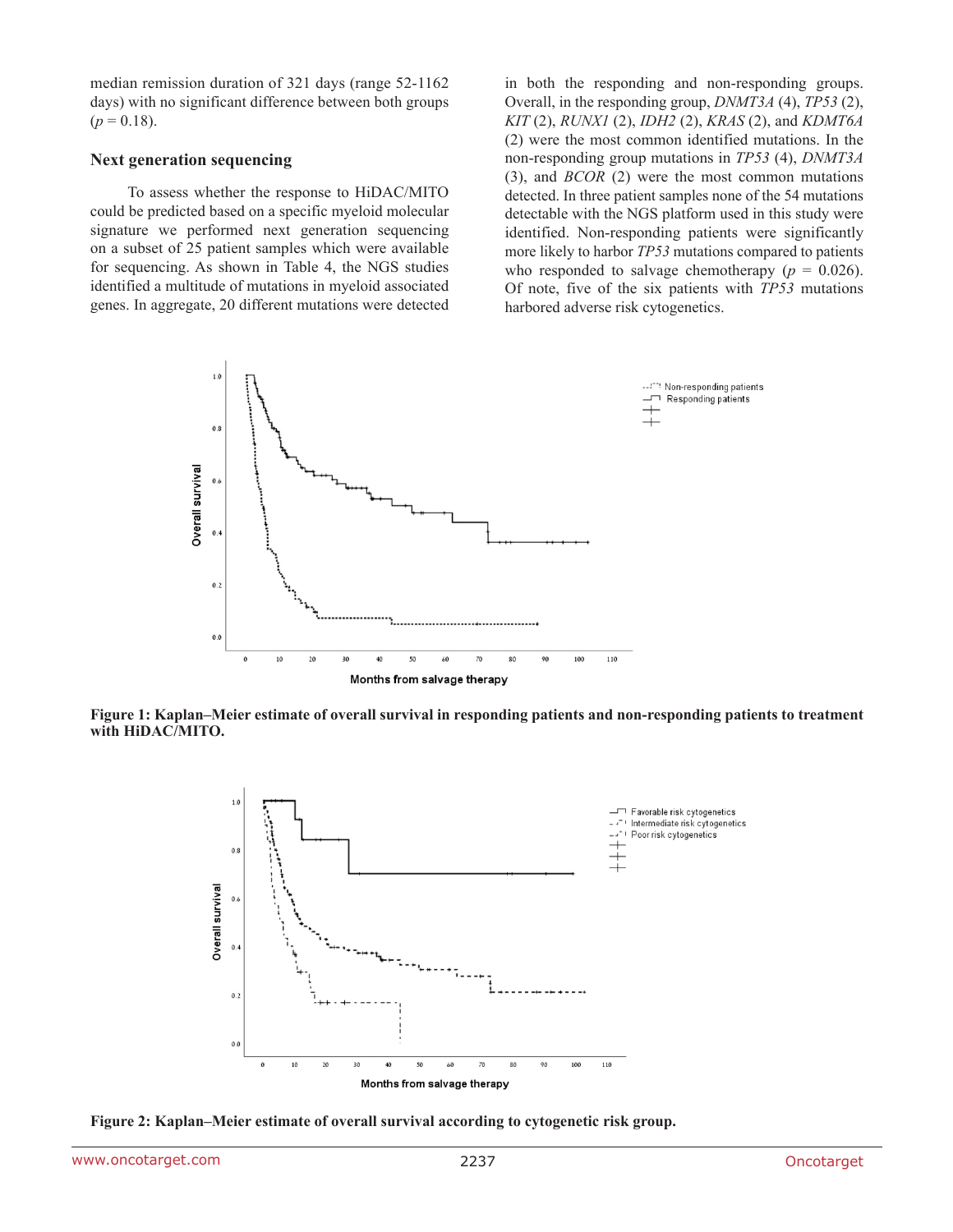### **DISCUSSION**

Whereas targeting of molecular aberrations and epigenetic dysregulation is an area of flux in AML, standard cytotoxic chemotherapy remains the benchmark for evaluating the efficacy and safety of new therapies in AML. This speaks to the need to reevaluate established cytotoxic based therapies with recent clinical data complemented with the use of novel molecular tools. In this analysis of 172 patients with R/R AML we show that using the HiDAC/MITO regimen in this clinical setting is associated with a high remission rate concomitant to a low treatment related mortality rate. Further, using NGS in a subgroup of patients, our data reveal that our patient population, irrespective of response pattern, is enriched for a broad spectrum of mutations in myeloid malignancy associated genes with a unique *TP53* signature detected in the non-responding patient subset.

R/R AML continues to constitute a formidable challenge in the hemato-oncological arena resulting in generally poor long-term outcomes. The intense clinical efforts in the field are evident by the copious number of clinical studies using both standard and investigational agents. Indeed, only in the past decade several major international collaborations have investigated the roles of vosaroxin [32], elacytarabine [33], laromustine [21], and azacitidine [34] in R/R AML. Despite these and other efforts, response rates and perhaps more importantly survival rates have for the most part shown suboptimal results with commonly used regimens such as MEC [15], FLAG-IDA [35], HiDAC [14], azacitidine [34], and clofarabine [22] combinations achieving responses in the range of 16%-54% and long term survival of less than 12 months for most patients.

These data reaffirm historical publications showing HiDAC/MITO to be a robust and effective salvage regimen for patients with R/R AML, furthermore our current data in the era of modern supportive care and highly effective antimicrobial agents, show superior results to those published earlier. Indeed, these outcomes compare favorably with the Southwest Oncology Group phase III trial showing a 6% therapy related mortality compared with 17%, and a 58% rate compared with 44% [27]. We note that our results concur with historical data published by our center two decades ago showing also CR rates of over 50% [28]. Decidedly, the improvement in outcomes for AML patients as a whole and for R/R patients can be accounted for by the marked improvement in treatment of infections [36, 37] and supportive care [38, 39], also supported by a recent analysis of the European Society for Blood and Marrow Transplantation showing markedly better outcomes for more recently transplanted patients compared to historical results [40]. Analogue studies with R/R AML salvage regimens have identified age at initial diagnosis, duration of CR1, cytogenetic risk group, and no prior

allo-SCT as predictors of outcome in this clinical setting [10, 41, 42]. This analysis confirms the validity of these clinical variables also in our patient population with superior remission rates seen in younger patients, those with favorable risk cytogenetics, and in patients with no antecedent myeloid disorder. Notably, we did not find that the presence of *FLT3-ITD* to be predictive of the likelihood of either response or overall survival which diverges from the experience of the PETHEMA group with FLAG-IDA and of the GOELAMS study group which studied outcomes of R/R AML patients with various salvage regimens with combined gemtuzumab ozogamicin [42, 43]. In contrast, a recent analysis from the German-Austrian AML Study Group in over 3,300 R/R patients treated on several prospective salvage regimens also did not identify the presence of a *FLT3- ITD* mutation as predictive of response to salvage therapy although patients harboring this mutation did experience worse overall survival [2]. It is likely the discrepant results regarding the prognostic role of *FLT3-ITD* in R/R AML result from the retrospective nature of these studies as well as the heterogenous composition of patients and salvage regimens studied. Unlike previous publications showing a beneficial impact on response to salvage chemotherapy [44], our results argue that in the setting of R/R AML, mutated *NPM1* status does not contribute to improved outcomes, a supposition supported also by a recent analysis by Schlenk and colleagues [5].

Precision medicine is proving to be a transformative approach in hematology and given the incremental advances realized in the field's understanding of the genomic landscape in *de novo* AML [29, 45] as well as R/R AML [46], it is of significant importance to molecularly interrogate the clinically challenging population of R/R AML patients. The NGS analysis in 25 patients treated with HiDAC/MITO reveals a wide range of mutations along the myeloid gene spectrum comprising mutations in genes related to chromatin modification, tumor suppression, activated signaling, myeloid transcription factors, and DNA methylation. While our study was not powered sufficiently to detect a statistically significant molecular signature unique to either HiDAC/MITO responsive or non-responsive patients, we did find that the non-responding patient subset was enriched for *TP53* mutations which is in line with previous publications corroborating the detrimental impact of *TP53* in AML patients [47]. Our findings extend on recent studies exploring the pivotal role of NGS studies in investigating resistance mechanisms to novel targeted agents used in AML such as gilteritinib [48], crenolanib [49], and ivosidenib [50]. Notably, these studies and our findings lend further credence to the importance of upfront molecular profiling of patients in order to predict outcome and allow for timely allocation of patients with low chances of responding to a given therapy to clinical trials, perhaps best exemplified by the Beat AML Master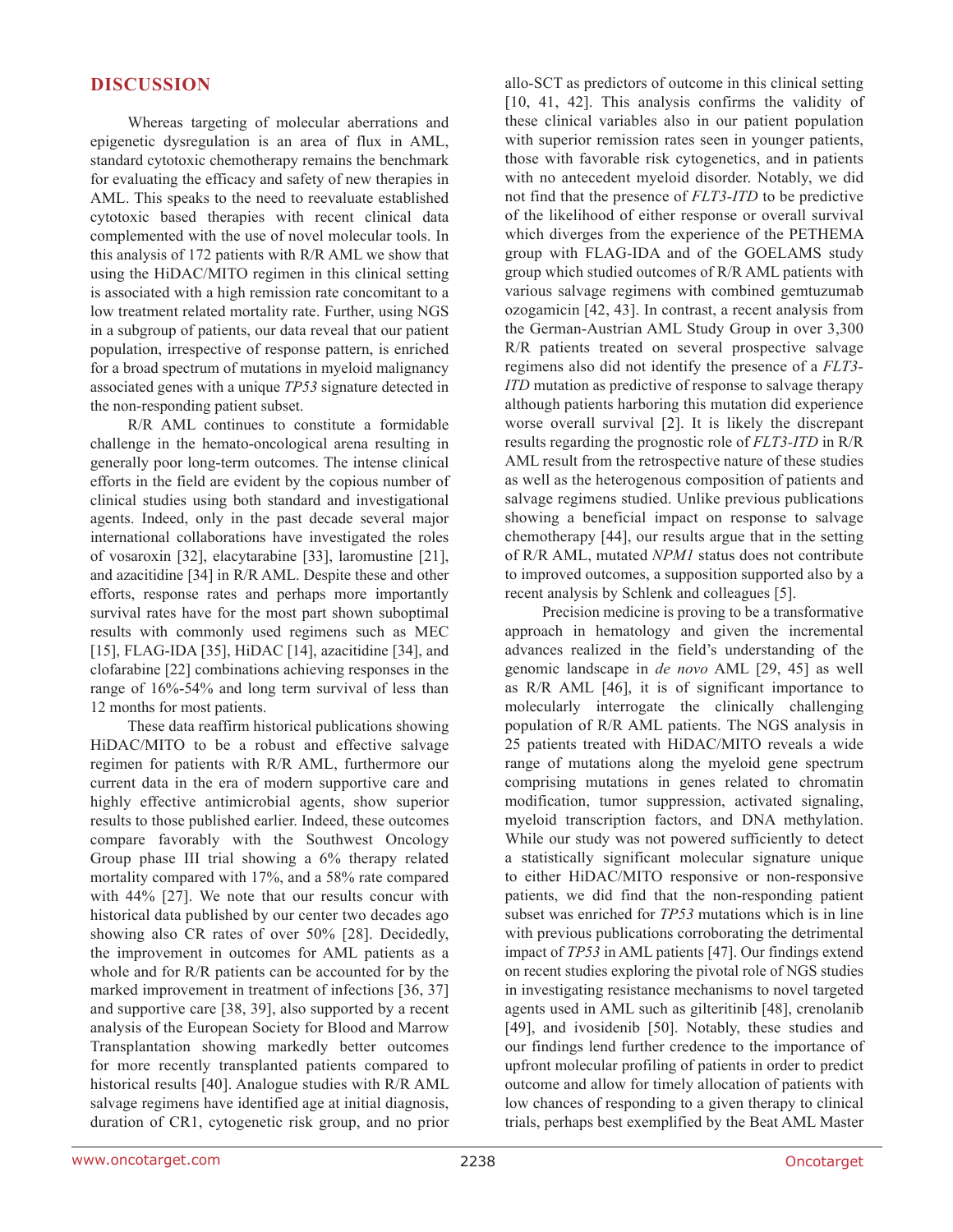| <b>Patient</b> | <b>Clinical response</b> | <b>Mutation (VAF% AA)</b>                                                          | <b>Genomic Subgroup</b>                                             |
|----------------|--------------------------|------------------------------------------------------------------------------------|---------------------------------------------------------------------|
| PT1107         | Responded to salvage Tx  | BCORL1 (100% N1382K)                                                               | AML with mutated chromatin or<br>RNA-splicing genes                 |
| PT1108         | Responsed to salvage Tx  | KRAS (11% G12C)<br>NOTCH1 (53% L2457V)                                             | AML with $inv(16)(p13.1q22)$                                        |
| PT1125         | Responded to salvage Tx  | DNMT3A (48% R729W)<br>IDH1 (52% R132C)<br>TP53 (9% P309S)                          | AML with TP53 mutations and/or<br>chromosomal aneuploidy            |
| PT1130         | Responded to salvage Tx  | KDM6A (13% E1102K)<br>RUNX1 (8% A123T)                                             | AML with $t(8;21)(q22;q22)$                                         |
| PT1132         | Responded to salvage Tx  | DNMT3A (45% R484fs)<br>NPM1 (45 %W288fs)                                           | AML with NPM1 mutation                                              |
| PT1133         | Responsed to salvage Tx  | DNMT3A (37% R882H)<br>IDH2 (36% R172)<br>ATRX (13% D1681G)                         | AML with <i>MLL</i> fusion genes                                    |
| PT1138         | Responded to salvage Tx  | NRAS (96% Q61R)<br>TP53 (8.5% A347D)<br>STAG2 (23% F1781)<br>CBL (46% c.1227+4c>T) | AML with TP53 mutations and/or<br>chromosomal aneuploidy            |
| PT1141         | Responsed to salvage Tx  | FLT3 (21% V592D)<br>KIT (9% N822K)                                                 | AML with $t(8;21)(q22;q22)$                                         |
| PT1142         | Responded to salvage Tx  | KIT (49% Y578C)                                                                    | AML with $inv(16)(p13.1q22)$                                        |
| PT1143         | Responsed to salvage Tx  | IDH2(47% R172K)<br>KRAS(39% G12D)<br>TET2 (55% P1723S,<br>48% Y867H)               | AML with IDH2R172 mutations                                         |
| PT1126         | Responded to salvage Tx  | RUNX1 (53% R162K)<br>DNMT3A (39% c.2174-2A>G)<br>SRSF2 (31% R94dupGCC)             | AML with mutated chromatin or<br>RNA-splicing genes                 |
| PT1149         | Responsed to salvage Tx  | KDM6A (49% L915S)                                                                  | AML with no detected driver<br>mutations                            |
| PT1153         | Responded to salvage Tx  | BCOR (24% P624S)<br>WT (13% P390T)                                                 | AML with $inv(16)(p13.1q22)$                                        |
| P1109          | Refractory to salvage Tx | IDH2 (40% R172K)<br>DNMT3A (32% F372indel)<br>KRAS (100% A11T)                     | AML with TP53 mutations and/or<br>chromosomal aneuploidy            |
| PT1137         | Refractory to salvage Tx | DNMT3A (36% L737F)                                                                 | AML with driver mutations but no<br>detected class-defining lesions |
| PT1139         | Refractory to salvage Tx | DNMT3A (44% R882H)                                                                 | AML with driver mutations but no<br>detected class-defining lesions |
| PT1144         | Refractory to salvage Tx | NPM1 (15% C.759-1G>C)<br>CSF3R (51% E808K)                                         | AML with NPM1 mutation                                              |
| PT1145         | Refractory to salvage Tx | ATRX (25% Y203*, 16% D207V)<br>CBL (49% c.1227+4C>T)                               | AML with TP53 mutations and/or<br>chromosomal aneuploidy            |

**Table 4: Mutations detected in relapsed/refractory AML patients grouped by response to HiDAC/MITO**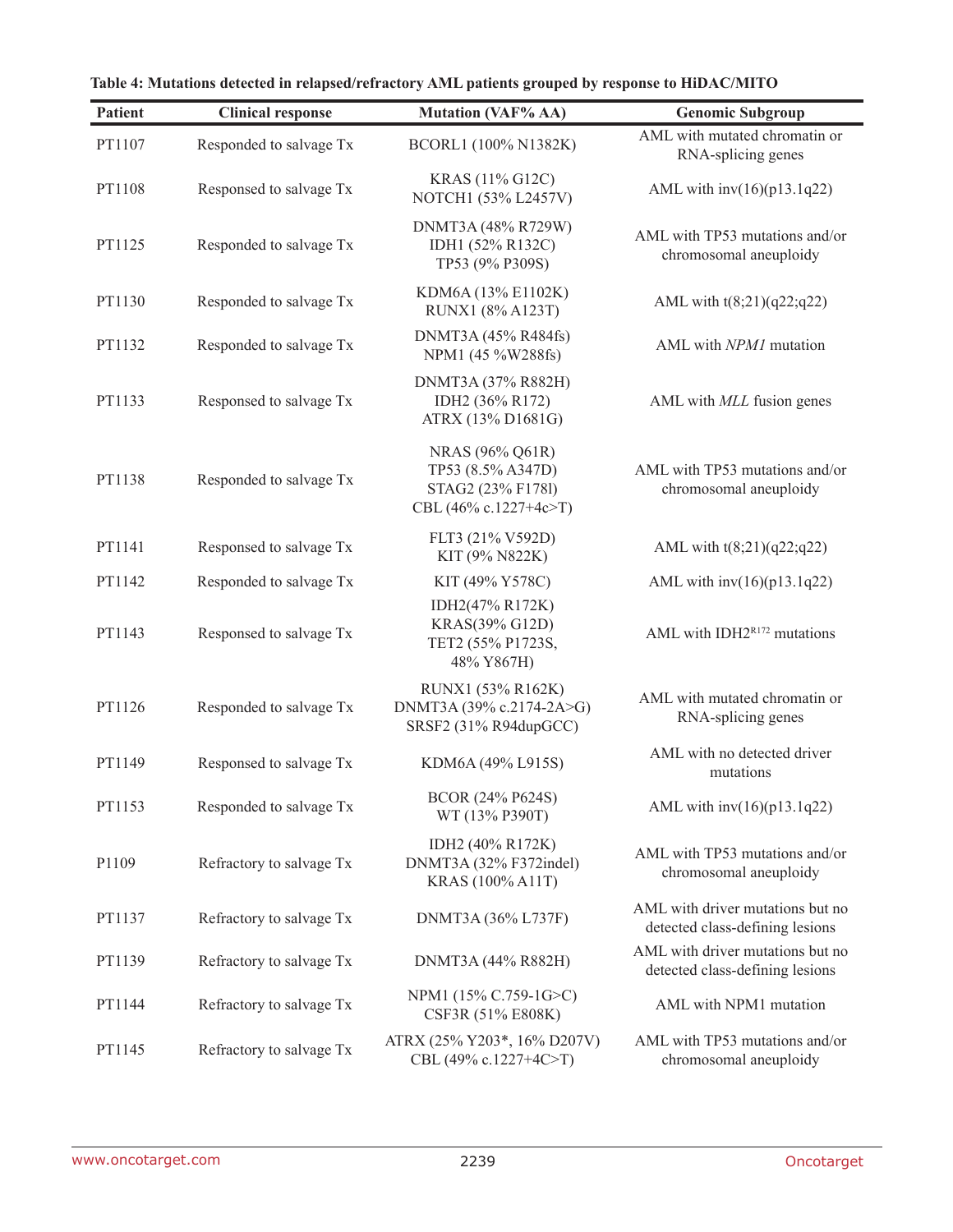| PT1147 | Refractory to salvage Tx | TP53 (86% Splice Site)<br>BCOR (30% R1532S, 15% H1542D)<br>EZH2 (13% Q420*)<br>KIT (12% I542F)                            | AML with TP53 mutations and/or<br>chromosomal aneuploidy |
|--------|--------------------------|---------------------------------------------------------------------------------------------------------------------------|----------------------------------------------------------|
| PT1151 | Refractory to salvage Tx | TP53 (47% R110H)<br>FLT3 (45% D835E)<br>RUNX1 (44% R201*)<br>ETV6 (36% R369W)<br>IKZF1 (40% K58fs*5)<br>TET2 (33% R1452*) | AML with TP53 mutations and/or<br>chromosomal aneuploidy |
| PT1152 | Refractory to salvage Tx | TP53 (18% K114R)<br>$KIT (52\% V50L)$<br>BCOR (8% D1352N)                                                                 | AML with TP53 mutations and/or<br>chromosomal aneuploidy |
| PT1128 | Refractory to salvage Tx | TP53 (59% T125M)                                                                                                          | AML with TP53 mutations and/or<br>chromosomal aneuploidy |

VAF: variant allele frequency; AA: amino acid.

Trial [51] randomizing patients to study arms based on baseline mutational data.

Considering the known adverse effect of *TP53* mutations in AML in general, and specifically as our data indicate in R/R AML treated with HiDAC/ MITO salvage therapy, it is hoped and anticipated that specific targeting of wild-type and mutated *TP53* via MDM2, the main negative regulator of *TP53,* may improve patient outcomes. Indeed, ongoing clinical studies with MDM2 antagonists such as idasanutlin (NCT02545283), milademetan (NCT03634228), and KRT-232 (NCT03041688) are being actively conducted in R/R AML patients. Furthermore, our data lay further credence to the use of HiDAC/MITO as a chemotherapy backbone in innovative clinical trials incorporating novel agents such as the phase III trial assessing in older patients with R/R AML the combination of HiDAC/MITO and CPI-613, a mitochondrial tricarboxylic acid cycle inhibitor (NCT03504410) which has shown promising activity in a phase 1 study [52] or in combination with the *FLT3* inhibitors quizartinib and crenolanib (NCT03250338 and NCT03250338, respectively).

As this was a retrospective analysis, we acknowledge that inherent biases in data collection may potentially affect interpretation of results and thus merit prudent interpretation. Additionally, it is noted that while in this study refractory disease was defined as failure to achieve remission after one cycle of intensive chemotherapy, there is a plurality of working definitions for refractory disease [4, 6, 53].

In summary, HiDAC/MITO is a highly effective salvage regimen for patients with relapsed/refractory AML and retains an important place in the current armamentarium of therapies for this patient population. Our study emphasizes the significant value of employing NGS modalities for prediction of response to therapy in AML patients.

### **MATERIALS AND METHODS**

### **Study population**

This was a retrospective analysis of 172 consecutive patients with R/R AML who were treated with the HiDAC/MITO salvage regimen between January 2008 and April 2017. Adult patients aged  $\geq$  18 years were eligible for analysis if they had relapsed or refractory disease according to standard international Working Group Criteria [54]. Refractory disease was defined as failure to achieve remission after 1 course of intensive induction chemotherapy. Assessment of cytogenetic risk category was performed according to the modified United Kingdom Medical Research Council criteria [55]. Assignment of patients to specific genomic subgroups was undertaken as previously published [29]. This retrospective analysis was approved by the Institutional Review Board of the Chaim Sheba Medical Center.

### **Treatment plan**

Patients received intravenous mitoxantrone at 20 mg/m2 on days 1-2 over 30 minutes with dose reduction to 15 mg/m2 for patients over 60 years of age or those deemed to have clinically significant co-morbidities. Immediately following completion of administration of mitoxantrone, patients received cytarabine at 3  $g/m^2$ intravenously over three hours on days 1-5 with dose reduction to  $1 \text{ g/m}^2$  for patients over 60 years of age. Supportive care included antifungal prophylaxis following completion of therapy for the duration of neutropenia.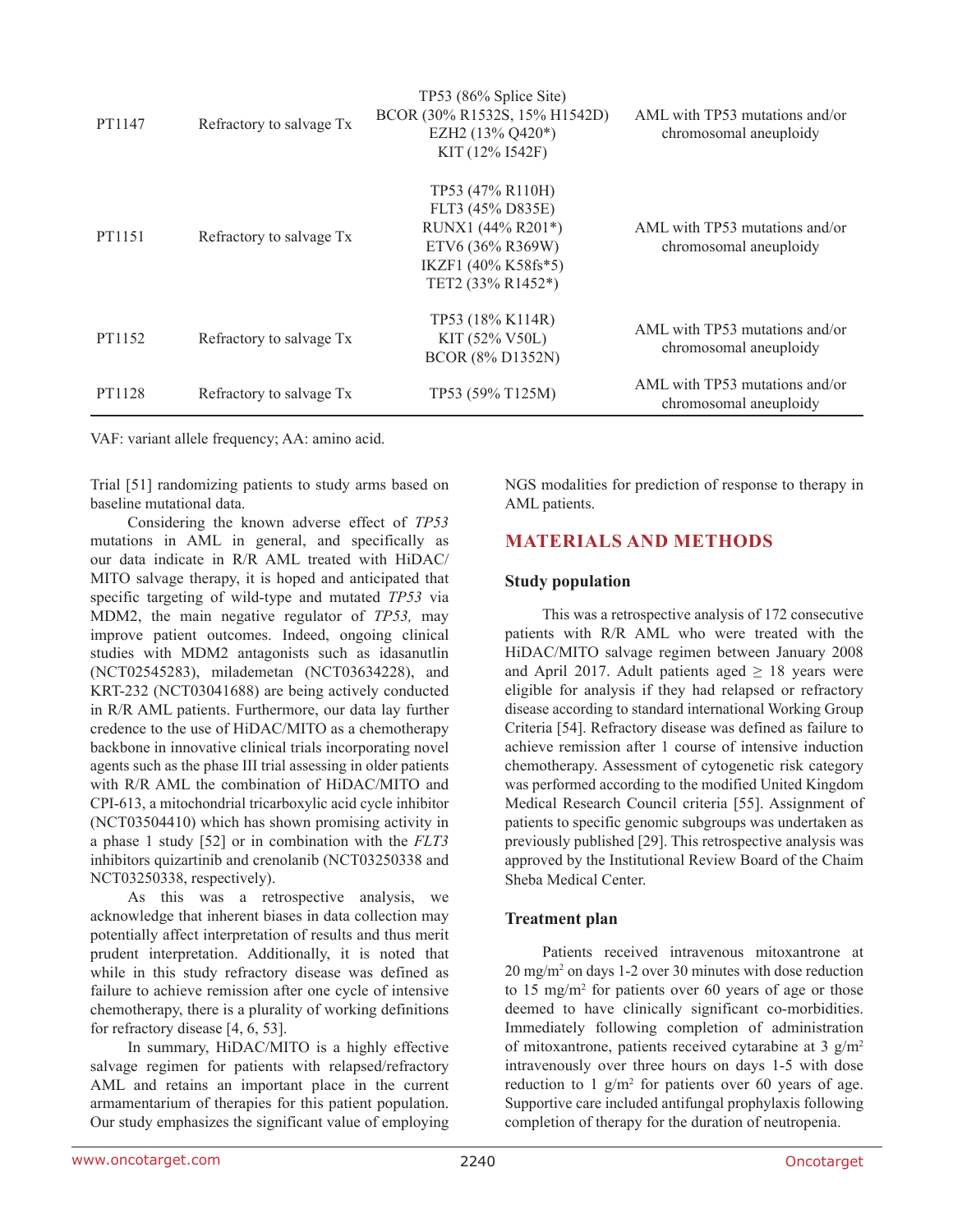### **Statistical analysis**

The primary endpoints of interest in this analysis were the composite complete remission rate (CRc) and survival. Complete remission (CR) was defined as a neutrophil count of  $\geq 1000/\mu L$  and a platelet count of  $\geq$  $100,000/\mu L$ , and less than 5% blasts in the bone marrow, and complete remission with incomplete hematologic recovery (CRi) was defined as all CR criteria except for residual neutropenia  $(\leq 1.0 \times 10^9/L[1000/\mu L])$  or thrombocytopenia  $($  <100  $\times$  10<sup>9</sup>/L [100,000/ $\mu$ L]) [6]. Induction mortality was defined as any death occurring within 30 days of administration of salvage chemotherapy. Overall survival was calculated from the initial day of salvage therapy to death from any cause or to time of last follow up. Univariate analyses were performed using *T*-Test for continuous variables, and Fisher's Exact test and Pearson's chi-squared for assessment of categorical variables. Probability of overall survival was determined using the Kaplan–Meier estimate, and comparison of survival between groups was assessed with the log-rank test. Multivariate analyses using logistic regression were performed using age, patient gender, WBC at diagnosis, initial remission duration, cytogenetic risk category, type of AML (de novo/secondary), presence of extramedullary disease, *FLT3-ITD* and *NPM1* status, type of induction chemotherapy, time from diagnosis to allo-SCT, indication for salvage chemotherapy (refractory, relapsed, post-stem cell transplantation relapse), and use of donor lymphocyte infusion (DLI) with salvage chemotherapy as covariates. All tests were two-sided with the type I error rate fixed at 0.05 for the determination of factors associated with timeto-event outcomes. Statistical analyses were performed using the SPSS 25.0 (SPSS Inc, Chicago, IL, USA).

### **Targeted next-generation sequencing**

Using bone marrow samples obtained at the time of diagnosis we performed targeted next-generation sequencing (NGS) of 54 myeloid cancer associated genes with the Illumina TruSight Myeloid Sequencing Panel, following the manufacturer's protocol. Briefly, high quality DNA was extracted using the QIAcube (Qiagen, Venlo, The Netherlands). DNA concentration was measured by Qubit Fluorometric Quantitation (Thermo Fisher Scientific, Wilmington, DE). The NGS libraries were sequenced on an Illumina MiSeq System (Illumina, San Diego, CA). Reads were aligned to the human reference genome version 19 (hg19) to create BAM files. The somatic variant caller was then performed for variant analysis of the specific regions in the manifest. Single nucleotide variants (SNVs) and insertions-deletions (indels) at diagnosis were analyzed using the Illumina MiSeq Reporter software and subsequently with Ingenuity software (Qiagen). Variant allele frequencies (VAF) of mutations were calculated as the ratio between the number of mutant and total reads.

### **Abbreviations**

AML: acute myeloid leukemia; CR: complete remission; HiDAC/MITO: high-dose cytarabine and mitoxantrone; NGS: next-generation sequencing; OS: overall survival; CI: confidence interval; R/R: relapsed/refractory; allo-SCT: allogeneic stem cell transplantation.

### **Author contributions**

JC, MN, and AN designed the research and/or analyzed the data. JC and AN wrote the manuscript. GH, CG, RY, NST, YV, DM, AA, AS, NA and GR, provided clinical data and commented on manuscript. All authors read and approved the final manuscript.

### **ACKNOWLEDGMENTS AND FUNDING**

This work was supported by a grant from the Varda and Boaz Dotan research center in Hemato-Oncology at the Tel Aviv University's Cancer Biology Research Center.

## **CONFLICTS OF INTEREST**

None.

## **REFERENCES**

- 1. Walter RB, Othus M, Burnett AK, Löwenberg B, Kantarjian HM, Ossenkoppele GJ, Hills RK, Ravandi F, Pabst T, Evans A, Pierce SR, Vekemans MC, Appelbaum FR, Estey EH. Resistance prediction in AML: analysis of 4601 patients from MRC/NCRI, HOVON/SAKK, SWOG and MD anderson cancer center. Leukemia. 2015; 29:312–20. <https://doi.org/10.1038/leu.2014.242>. [[PubMed](https://pubmed.ncbi.nlm.nih.gov/25113226)]
- 2. Wattad M, Weber D, Döhner K, Krauter J, Gaidzik VI, Paschka P, Heuser M, Thol F, Kindler T, Lübbert M, Salih HR, Kündgen A, Horst HA, et al. Impact of salvage regimens on response and overall survival in acute myeloid leukemia with induction failure. Leukemia. 2017; 31:1306-13. [https://](https://doi.org/10.1038/leu.2017.23) [doi.org/10.1038/leu.2017.23](https://doi.org/10.1038/leu.2017.23). [[PubMed\]](https://pubmed.ncbi.nlm.nih.gov/28138160)
- 3. Ravandi F, Cortes J, Faderl S, O'Brien S, Garcia-Manero G, Verstovsek S, Santos FP, Shan J, Brandt M, de Lima M, Pierce S, Kantarjian H. Characteristics and outcome of patients with acute myeloid leukemia refractory to 1 cycle of high-dose cytarabine-based induction chemotherapy. Blood. 2010; 116:5818-23. [https://doi.org/10.1182/blood-](https://doi.org/10.1182/blood-2010-07-296392)[2010-07-296392](https://doi.org/10.1182/blood-2010-07-296392). [[PubMed](https://pubmed.ncbi.nlm.nih.gov/20923968)]
- 4. Ferguson P, Hills RK, Grech A, Betteridge S, Kjeldsen L, Dennis M, Vyas P, Goldstone AH, Milligan D, Clark RE, Russell NH, Craddock C, and UK NCRI AML Working Group. An operational definition of primary refractory acute myeloid leukemia allowing early identification of patients who may benefit from allogeneic stem cell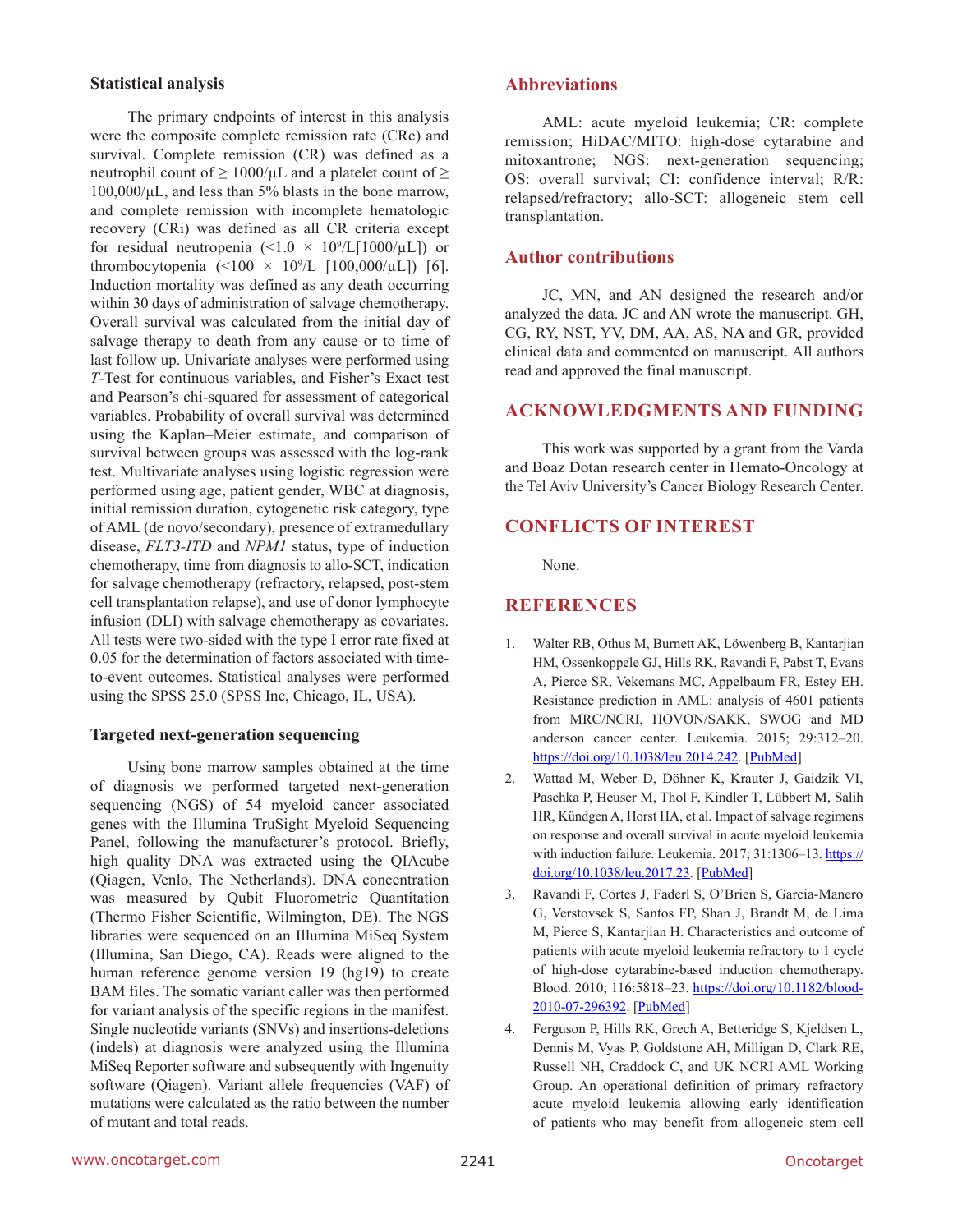transplantation. Haematologica. 2016; 101:1351–58. [https://](https://doi.org/10.3324/haematol.2016.148825) [doi.org/10.3324/haematol.2016.148825](https://doi.org/10.3324/haematol.2016.148825). [[PubMed](https://pubmed.ncbi.nlm.nih.gov/27540133)]

- 5. Schlenk RF, Frech P, Weber D, Brossart P, Horst HA, Kraemer D, Held G, Ringhoffer M, Burchardt A, Kobbe G, Götze K, Nachbaur D, Fischer T, et al, and the German-Austrian AMLSG. Impact of pretreatment characteristics and salvage strategy on outcome in patients with relapsed acute myeloid leukemia. Leukemia. 2017; 31:1217–20. <https://doi.org/10.1038/leu.2017.22>. [[PubMed](https://pubmed.ncbi.nlm.nih.gov/28096533)]
- 6. Döhner H, Estey E, Grimwade D, Amadori S, Appelbaum FR, Büchner T, Dombret H, Ebert BL, Fenaux P, Larson RA, Levine RL, Lo-Coco F, Naoe T, et al. Diagnosis and management of AML in adults: 2017 ELN recommendations from an international expert panel. Blood. 2017; 129:424–47. [https://doi.org/10.1182/blood-2016-08-](https://doi.org/10.1182/blood-2016-08-733196) [733196](https://doi.org/10.1182/blood-2016-08-733196). [\[PubMed\]](https://pubmed.ncbi.nlm.nih.gov/27895058)
- 7. Dombret H, Gardin C. An update of current treatments for adult acute myeloid leukemia. Blood. 2016; 127:53–61. [https://doi.org/10.1182/blood-2015-08-604520.](https://doi.org/10.1182/blood-2015-08-604520) [\[PubMed\]](https://pubmed.ncbi.nlm.nih.gov/26660429)
- 8. Thol F, Schlenk RF, Heuser M, Ganser A. How I treat refractory and early relapsed acute myeloid leukemia. Blood. 2015; 126:319–27. [https://doi.org/10.1182/blood-](https://doi.org/10.1182/blood-2014-10-551911)[2014-10-551911.](https://doi.org/10.1182/blood-2014-10-551911) [\[PubMed\]](https://pubmed.ncbi.nlm.nih.gov/25852056)
- 9. Ganzel C, Sun Z, Cripe LD, Fernandez HF, Douer D, Rowe JM, Paietta EM, Ketterling R, O'Connell MJ, Wiernik PH, Bennett JM, Litzow MR, Luger SM, et al. Very poor longterm survival in past and more recent studies for relapsed AML patients: the ECOG-ACRIN experience. Am J Hematol. 2018; 10:1002.<https://doi.org/10.1002/ajh.25162>. [[PubMed\]](https://pubmed.ncbi.nlm.nih.gov/29905379)
- 10. Breems DA, Van Putten WL, Huijgens PC, Ossenkoppele GJ, Verhoef GE, Verdonck LF, Vellenga E, De Greef GE, Jacky E, Van der Lelie J, Boogaerts MA, Löwenberg B. Prognostic index for adult patients with acute myeloid leukemia in first relapse. J Clin Oncol. 2005; 23:1969–78. <https://doi.org/10.1200/JCO.2005.06.027>. [[PubMed](https://pubmed.ncbi.nlm.nih.gov/15632409)]
- 11. Perl AE, Martinelli G, Cortes JE, Neubauer A, Berman E, Paolini S, Montesinos P, Baer MR, Larson RA, Ustun C, Fabbiano F, Erba HP, Di Stasi A, et al. Gilteritinib or Chemotherapy for Relapsed or Refractory FLT3-Mutated AML. N Engl J Med. 2019; 381:1728-40. [https://doi.](https://doi.org/10.1056/NEJMoa1902688) [org/10.1056/NEJMoa1902688.](https://doi.org/10.1056/NEJMoa1902688) [\[PubMed\]](https://pubmed.ncbi.nlm.nih.gov/31665578)
- 12. DiNardo CD, Stein EM, de Botton S, Roboz GJ, Altman JK, Mims AS, Swords R, Collins RH, Mannis GN, Pollyea DA, Donnellan W, Fathi AT, Pigneux A, et al. Durable remissions with ivosidenib in IDH1-mutated relapsed or refractory AML. N Engl J Med. 2018; 378:2386-98. [https://](https://doi.org/10.1056/NEJMoa1716984) [doi.org/10.1056/NEJMoa1716984](https://doi.org/10.1056/NEJMoa1716984). [[PubMed](https://pubmed.ncbi.nlm.nih.gov/29860938)]
- 13. Stein EM, DiNardo CD, Fathi AT, Pollyea DA, Stone RM, Altman JK, Roboz GJ, Patel MR, Collins R, Flinn IW, Sekeres MA, Stein AS, Kantarjian HM, et al. Molecular remission and response patterns in patients with mutant-IDH2 acute myeloid leukemia treated with enasidenib. Blood. 2019; 133:676–87. [https://doi.org/10.1182/blood-](https://doi.org/10.1182/blood-2018-08-869008)[2018-08-869008.](https://doi.org/10.1182/blood-2018-08-869008) [\[PubMed\]](https://pubmed.ncbi.nlm.nih.gov/30510081)
- 14. Herzig RH, Lazarus HM, Wolff SN, Phillips GL, Herzig GP. High-dose cytosine arabinoside therapy with and without anthracycline antibiotics for remission reinduction of acute nonlymphoblastic leukemia. J Clin Oncol. 1985; 3:992–97. [https://doi.org/10.1200/JCO.1985.3.7.992.](https://doi.org/10.1200/JCO.1985.3.7.992) [\[PubMed\]](https://pubmed.ncbi.nlm.nih.gov/3894588)
- 15. Spadea A, Petti MC, Fazi P, Vegna ML, Arcese W, Avvisati G, Aloe Spiriti MA, Latagliata R, Meloni G, Testi AM. Mitoxantrone, etoposide and intermediate-dose ara-C (MEC): an effective regimen for poor risk acute myeloid leukemia. Leukemia. 1993; 7:549–52. [https://doi.](https://doi.org/10.3109/10428199209058667) [org/10.3109/10428199209058667](https://doi.org/10.3109/10428199209058667). [[PubMed](https://pubmed.ncbi.nlm.nih.gov/8464233)]
- 16. Estey E, Plunkett W, Gandhi V, Rios MB, Kantarjian H, Keating MJ. Fludarabine and arabinosylcytosine therapy of refractory and relapsed acute myelogenous leukemia. Leuk Lymphoma. 1993; 9:343-50. [https://doi.](https://doi.org/10.3109/10428199309148532) [org/10.3109/10428199309148532](https://doi.org/10.3109/10428199309148532). [[PubMed](https://pubmed.ncbi.nlm.nih.gov/8394169)]
- 17. Vogler WR, McCarley DL, Stagg M, Bartolucci AA, Moore J, Martelo O, Omura GA. A phase III trial of high-dose cytosine arabinoside with or without etoposide in relapsed and refractory acute myelogenous leukemia. A southeastern cancer study group trial. Leukemia. 1994; 8:1847–53. [https://doi.org/10.1007/978-3-642-77083-8\\_43](https://doi.org/10.1007/978-3-642-77083-8_43). [[PubMed](https://pubmed.ncbi.nlm.nih.gov/7967730)]
- 18. Daenen S, Löwenberg B, Sonneveld P, van Putten WL, Verhoef G, Verdonck LF, van Veldhoven M, Huijgens PC. Efficacy of etoposide and mitoxantrone in patients with acute myelogenous leukemia refractory to standard induction therapy and intermediate-dose cytarabine with amsidine. Dutch hematology-oncology working group for adults (HOVON). Leukemia. 1994; 8:6–10. [https://doi.](https://doi.org/10.1038/sj.leu.2401478) [org/10.1038/sj.leu.2401478.](https://doi.org/10.1038/sj.leu.2401478) [\[PubMed\]](https://pubmed.ncbi.nlm.nih.gov/8289499)
- 19. Steinmetz HT, Schulz A, Staib P, Scheid C, Glasmacher A, Neufang A, Franklin J, Tesch H, Diehl V, Dias Wickramanayake P. Phase-II trial of idarubicin, fludarabine, cytosine arabinoside, and filgrastim (Ida-FLAG) for treatment of refractory, relapsed, and secondary AML. Ann Hematol. 1999; 78:418-25. [https://doi.org/10.1007/](https://doi.org/10.1007/s002770050541) [s002770050541](https://doi.org/10.1007/s002770050541). [[PubMed](https://pubmed.ncbi.nlm.nih.gov/10525830)]
- 20. Taksin AL, Legrand O, Raffoux E, de Revel T, Thomas X, Contentin N, Bouabdallah R, Pautas C, Turlure P, Reman O, Gardin C, Varet B, de Botton S, et al. High efficacy and safety profile of fractionated doses of mylotarg as induction therapy in patients with relapsed acute myeloblastic leukemia: a prospective study of the alfa group. Leukemia. 2007; 21:66-71. [https://doi.org/10.1038/sj.leu.2404434.](https://doi.org/10.1038/sj.leu.2404434) [\[PubMed\]](https://pubmed.ncbi.nlm.nih.gov/17051246)
- 21. Giles F, Vey N, DeAngelo D, Seiter K, Stock W, Stuart R, Boskovic D, Pigneux A, Tallman M, Brandwein J, Kell J, Robak T, Staib P, et al. Phase 3 randomized, placebo-controlled, double-blind study of high-dose continuous infusion cytarabine alone or with laromustine (VNP40101M) in patients with acute myeloid leukemia in first relapse. Blood. 2009; 114:4027-33. [https://doi.](https://doi.org/10.1182/blood-2009-06-229351) [org/10.1182/blood-2009-06-229351.](https://doi.org/10.1182/blood-2009-06-229351) [\[PubMed\]](https://pubmed.ncbi.nlm.nih.gov/19710500)
- 22. Becker PS, Kantarjian HM, Appelbaum FR, Petersdorf SH, Storer B, Pierce S, Shan J, Hendrie PC, Pagel JM,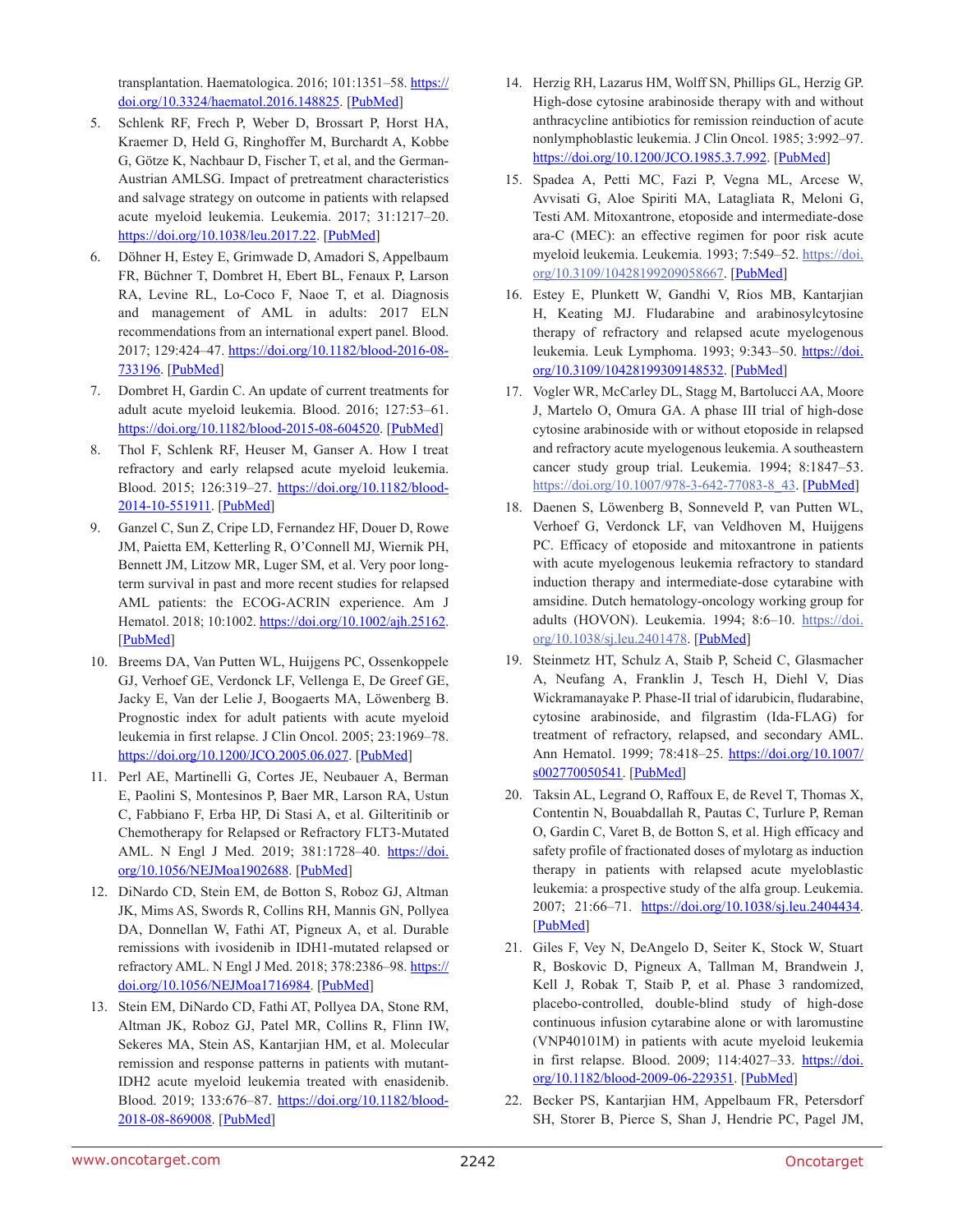Shustov AR, Stirewalt DL, Faderl S, Harrington E, Estey EH. Clofarabine with high dose cytarabine and granulocyte colony-stimulating factor (G-CSF) priming for relapsed and refractory acute myeloid leukaemia. Br J Haematol. 2011; 155:182-89. [https://doi.org/10.1111/j.1365-](https://doi.org/10.1111/j.1365-2141.2011.08831.x) [2141.2011.08831.x](https://doi.org/10.1111/j.1365-2141.2011.08831.x). [[PubMed](https://pubmed.ncbi.nlm.nih.gov/21848522)]

- 23. Faderl S, Wetzler M, Rizzieri D, Schiller G, Jagasia M, Stuart R, Ganguly S, Avigan D, Craig M, Collins R, Maris M, Kovacsovics T, Goldberg S, et al. Clofarabine plus cytarabine compared with cytarabine alone in older patients with relapsed or refractory acute myelogenous leukemia: results from the CLASSIC I trial. J Clin Oncol. 2012; 30:2492–99. <https://doi.org/10.1200/JCO.2011.37.9743>. [\[PubMed](https://pubmed.ncbi.nlm.nih.gov/22585697)]
- 24. Hütter-Krönke ML, Benner A, Döhner K, Krauter J, Weber D, Moessner M, Köhne CH, Horst HA, Schmidt-Wolf IG, Rummel M, Götze K, Koller E, Petzer AL, et al. Salvage therapy with high-dose cytarabine and mitoxantrone in combination with all-trans retinoic acid and gemtuzumab ozogamicin in acute myeloid leukemia refractory to first induction therapy. Haematologica. 2016; 101:839–45. <https://doi.org/10.3324/haematol.2015.141622>. [[PubMed](https://pubmed.ncbi.nlm.nih.gov/27036160)]
- 25. Megías-Vericat JE, Martínez-Cuadrón D, Sanz MÁ, Montesinos P. Salvage regimens using conventional chemotherapy agents for relapsed/refractory adult AML patients: a systematic literature review. Ann Hematol. 2018; 97:1115–53. <https://doi.org/10.1007/s00277-018-3304-y>. [[PubMed\]](https://pubmed.ncbi.nlm.nih.gov/29680875)
- 26. MacCallum PK, Davis CL, Rohatiner AZ, Lim J, Gupta RK, Whelan JS, Price CG, Evans ML, Amess JA, Leahy M. Mitoxantrone and cytosine arabinoside as treatment for acute myelogenous leukemia (AML) at first recurrence. Leukemia. 1993; 7:1496–99. [https://doi.org/10.1007/](https://doi.org/10.1007/bf01696230) [bf01696230](https://doi.org/10.1007/bf01696230). [[PubMed](https://pubmed.ncbi.nlm.nih.gov/8412309)]
- 27. Karanes C, Kopecky KJ, Head DR, Grever MR, Hynes HE, Kraut EH, Vial RH, Lichtin A, Nand S, Samlowski WE, Appelbaum FR. A phase III comparison of high dose ARA-C (HIDAC) versus HIDAC plus mitoxantrone in the treatment of first relapsed or refractory acute myeloid leukemia southwest oncology group study. Leuk Res. 1999; 23:787–94. [https://doi.org/10.1016/s0145-2126\(99\)00087-](https://doi.org/10.1016/s0145-2126(99)00087-9) [9](https://doi.org/10.1016/s0145-2126(99)00087-9). [[PubMed](https://pubmed.ncbi.nlm.nih.gov/10475617)]
- 28. Raanani P, Shpilberg O, Gillis S, Avigdor A, Hardan I, Berkowicz M, Sofer O, Lossos I, Chetrit A, Ben-Yehuda D, Ben-Bassat I. Salvage therapy of refractory and relapsed acute leukemia with high dose mitoxantrone and high dose cytarabine. Leuk Res. 1999; 23:695-700. [https://doi.](https://doi.org/10.1016/s0145-2126(99)00078-8) [org/10.1016/s0145-2126\(99\)00078-8.](https://doi.org/10.1016/s0145-2126(99)00078-8) [\[PubMed\]](https://pubmed.ncbi.nlm.nih.gov/10456666)
- 29. Papaemmanuil E, Gerstung M, Bullinger L, Gaidzik VI, Paschka P, Roberts ND, Potter NE, Heuser M, Thol F, Bolli N, Gundem G, Van Loo P, Martincorena I, et al. Genomic classification and prognosis in acute myeloid leukemia. N Engl J Med. 2016; 374:2209–21. [https://doi.org/10.1056/](https://doi.org/10.1056/NEJMoa1516192) [NEJMoa1516192](https://doi.org/10.1056/NEJMoa1516192). [[PubMed](https://pubmed.ncbi.nlm.nih.gov/27276561)]
- 30. Patel JP, Gönen M, Figueroa ME, Fernandez H, Sun Z, Racevskis J, Van Vlierberghe P, Dolgalev I, Thomas

S, Aminova O, Huberman K, Cheng J, Viale A, et al. Prognostic relevance of integrated genetic profiling in acute myeloid leukemia. N Engl J Med. 2012; 366:1079–89. <https://doi.org/10.1056/NEJMoa1112304>. [[PubMed](https://pubmed.ncbi.nlm.nih.gov/22417203)]

- 31. Jongen-Lavrencic M, Grob T, Hanekamp D, Kavelaars FG, Al Hinai A, Zeilemaker A, Erpelinck-Verschueren CA, Gradowska PL, Meijer R, Cloos J, Biemond BJ, Graux C, van Marwijk Kooy M, et al. Molecular minimal residual disease in acute myeloid leukemia. N Engl J Med. 2018; 378:1189-99. [https://doi.org/10.1056/NEJMoa1716863.](https://doi.org/10.1056/NEJMoa1716863) [\[PubMed\]](https://pubmed.ncbi.nlm.nih.gov/29601269)
- 32. Ravandi F, Ritchie EK, Sayar H, Lancet JE, Craig MD, Vey N, Strickland SA, Schiller GJ, Jabbour E, Erba HP, Pigneux A, Horst HA, Recher C, et al. Vosaroxin plus cytarabine versus placebo plus cytarabine in patients with first relapsed or refractory acute myeloid leukaemia (VALOR): a randomised, controlled, double-blind, multinational, phase 3 study. Lancet Oncol. 2015; 16:1025–36. [https://doi.](https://doi.org/10.1016/S1470-2045(15)00201-6) [org/10.1016/S1470-2045\(15\)00201-6.](https://doi.org/10.1016/S1470-2045(15)00201-6) [\[PubMed\]](https://pubmed.ncbi.nlm.nih.gov/26234174)
- 33. Roboz GJ, Rosenblat T, Arellano M, Gobbi M, Altman JK, Montesinos P, O'Connell C, Solomon SR, Pigneux A, Vey N, Hills R, Jacobsen TF, Gianella-Borradori A, et al. International randomized phase III study of elacytarabine versus investigator choice in patients with relapsed/refractory acute myeloid leukemia. J Clin Oncol. 2014; 32:1919–26. [https://doi.org/10.1200/JCO.2013.52.8562.](https://doi.org/10.1200/JCO.2013.52.8562) [\[PubMed](https://pubmed.ncbi.nlm.nih.gov/24841975)]
- 34. Ivanoff S, Gruson B, Chantepie SP, Lemasle E, Merlusca L, Harrivel V, Charbonnier A, Votte P, Royer B, Marolleau JP. 5-azacytidine treatment for relapsed or refractory acute myeloid leukemia after intensive chemotherapy. Am J Hematol. 2013; 88:601-05. [https://doi.org/10.1002/](https://doi.org/10.1002/ajh.23464) [ajh.23464](https://doi.org/10.1002/ajh.23464). [[PubMed](https://pubmed.ncbi.nlm.nih.gov/23619977)]
- 35. Jackson G, Taylor P, Smith GM, Marcus R, Smith A, Chu P, Littlewood TJ, Duncombe A, Hutchinson M, Mehta AB, Johnson SA, Carey P, MacKie MJ, et al. A multicentre, open, non-comparative phase II study of a combination of fludarabine phosphate, cytarabine and granulocyte colonystimulating factor in relapsed and refractory acute myeloid leukaemia and de novo refractory anaemia with excess of blasts in transformation. Br J Haematol. 2001; 112:127–37. [https://doi.org/10.1046/j.1365-2141.2001.02551.x.](https://doi.org/10.1046/j.1365-2141.2001.02551.x) [[PubMed](https://pubmed.ncbi.nlm.nih.gov/11167793)]
- 36. Marr KA, Seidel K, Slavin MA, Bowden RA, Schoch HG, Flowers ME, Corey L, Boeckh M. Prolonged fluconazole prophylaxis is associated with persistent protection against candidiasis-related death in allogeneic marrow transplant recipients: long-term follow-up of a randomized, placebo-controlled trial. Blood. 2000; 96:2055–61. [https://doi.org/10.1182/blood.v96.6.2055.](https://doi.org/10.1182/blood.v96.6.2055.h8002055_2055_2061) [h8002055\\_2055\\_2061.](https://doi.org/10.1182/blood.v96.6.2055.h8002055_2055_2061) [[PubMed](https://pubmed.ncbi.nlm.nih.gov/10979947)]
- 37. Cornely OA, Maertens J, Winston DJ, Perfect J, Ullmann AJ, Walsh TJ, Helfgott D, Holowiecki J, Stockelberg D, Goh YT, Petrini M, Hardalo C, Suresh R, Angulo-Gonzalez D. Posaconazole vs. Fluconazole or itraconazole prophylaxis in patients with neutropenia. N Engl J Med. 2007; 356:348–59. <https://doi.org/10.1056/NEJMoa061094>. [[PubMed](https://pubmed.ncbi.nlm.nih.gov/17251531)]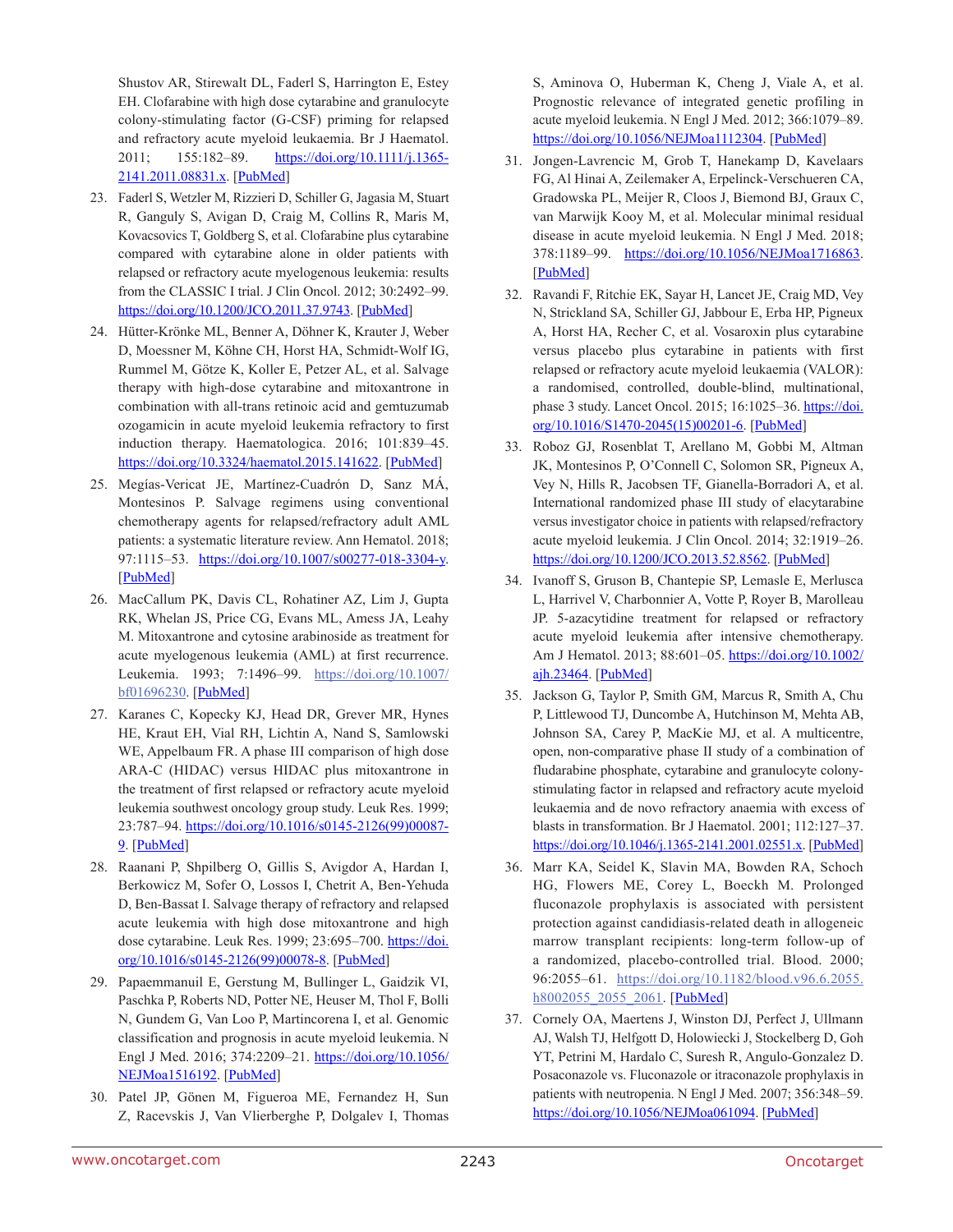- 38. Derolf AR, Kristinsson SY, Andersson TM, Landgren O, Dickman PW, Björkholm M. Improved patient survival for acute myeloid leukemia: a population-based study of 9729 patients diagnosed in Sweden between 1973 and 2005. Blood. 2009; 113:3666–72. [https://doi.org/10.1182/blood-](https://doi.org/10.1182/blood-2008-09-179341)[2008-09-179341.](https://doi.org/10.1182/blood-2008-09-179341) [\[PubMed\]](https://pubmed.ncbi.nlm.nih.gov/19020306)
- 39. Giri S, Pathak R, Aryal MR, Karmacharya P, Bhatt VR, Martin MG. Impact of hospital volume on outcomes of patients undergoing chemotherapy for acute myeloid leukemia: a matched cohort study. Blood. 2015; 125:3359– 60. <https://doi.org/10.1182/blood-2015-01-625764>. [[PubMed\]](https://pubmed.ncbi.nlm.nih.gov/25999448)
- 40. Canaani J, Beohou E, Labopin M, Ghavamzadeh A, Beelen D, Hamladji RM, Niederwieser D, Volin L, Markiewicz M, Arnold R, Mufti G, Ehninger G, Socié G, et al. Trends in patient outcome over the past two decades following allogeneic stem cell transplantation for acute myeloid leukaemia: an ALWP/EBMT analysis. J Intern Med. 2019; 285:407–18. [https://doi.org/10.1111/joim.12854.](https://doi.org/10.1111/joim.12854) [\[PubMed\]](https://pubmed.ncbi.nlm.nih.gov/30372796)
- 41. Kurosawa S, Yamaguchi T, Miyawaki S, Uchida N, Sakura T, Kanamori H, Usuki K, Yamashita T, Okoshi Y, Shibayama H, Nakamae H, Mawatari M, Hatanaka K, et al. Prognostic factors and outcomes of adult patients with acute myeloid leukemia after first relapse. Haematologica. 2010; 95:1857–64.<https://doi.org/10.3324/haematol.2010.027516>. [[PubMed\]](https://pubmed.ncbi.nlm.nih.gov/20634493)
- 42. Chevallier P, Labopin M, Turlure P, Prebet T, Pigneux A, Hunault M, Filanovsky K, Cornillet-Lefebvre P, Luquet I, Lode L, Richebourg S, Blanchet O, Gachard N, et al. A new leukemia prognostic scoring system for refractory/relapsed adult acute myelogeneous leukaemia patients: a GOELAMS study. Leukemia. 2011; 25:939–44. [https://doi.org/10.1038/](https://doi.org/10.1038/leu.2011.25) [leu.2011.25](https://doi.org/10.1038/leu.2011.25). [[PubMed](https://pubmed.ncbi.nlm.nih.gov/21331073)]
- 43. Bergua JM, Montesinos P, Martinez-Cuadrón D, Fernández-Abellán P, Serrano J, Sayas MJ, Prieto-Fernandez J, García R, García-Huerta AJ, Barrios M, Benavente C, Pérez-Encinas M, Simiele A, et al, and PETHEMA group. A prognostic model for survival after salvage treatment with FLAG-ida +/- gemtuzumab-ozogamicine in adult patients with refractory/relapsed acute myeloid leukaemia. Br J Haematol. 2016; 174:700-10. [https://doi.org/10.1111/](https://doi.org/10.1111/bjh.14107) [bjh.14107](https://doi.org/10.1111/bjh.14107). [[PubMed](https://pubmed.ncbi.nlm.nih.gov/27118319)]
- 44. Burnett AK, Goldstone A, Hills RK, Milligan D, Prentice A, Yin J, Wheatley K, Hunter A, Russell N. Curability of patients with acute myeloid leukemia who did not undergo transplantation in first remission. J Clin Oncol. 2013; 31:1293–301. <https://doi.org/10.1200/JCO.2011.40.5977>. [[PubMed\]](https://pubmed.ncbi.nlm.nih.gov/23439754)
- 45. Ley TJ, Miller C, Ding L, Raphael BJ, Mungall AJ, Robertson A, Hoadley K, Triche TJ Jr, Laird PW, Baty JD, Fulton LL, Fulton R, Heath SE, et al, and Cancer Genome Atlas Research Network. Genomic and epigenomic landscapes of adult de novo acute myeloid leukemia. N Engl J Med. 2013; 368:2059–74. [https://doi.org/10.1056/](https://doi.org/10.1056/NEJMoa1301689) [NEJMoa1301689](https://doi.org/10.1056/NEJMoa1301689). [[PubMed](https://pubmed.ncbi.nlm.nih.gov/23634996)]
- 46. Ding L, Ley TJ, Larson DE, Miller CA, Koboldt DC, Welch JS, Ritchey JK, Young MA, Lamprecht T, McLellan MD, McMichael JF, Wallis JW, Lu C, et al. Clonal evolution in relapsed acute myeloid leukaemia revealed by wholegenome sequencing. Nature. 2012; 481:506-10. [https://doi.](https://doi.org/10.1038/nature10738) [org/10.1038/nature10738.](https://doi.org/10.1038/nature10738) [\[PubMed\]](https://pubmed.ncbi.nlm.nih.gov/22237025)
- 47. Barbosa K, Li S, Adams PD, Deshpande AJ. The role of TP53 in acute myeloid leukemia: challenges and opportunities. Genes Chromosomes Cancer. 2019; 58:875-88. [https://doi.](https://doi.org/10.1002/gcc.22796) [org/10.1002/gcc.22796](https://doi.org/10.1002/gcc.22796). [\[PubMed](https://pubmed.ncbi.nlm.nih.gov/31393631)]
- 48. McMahon CM, Ferng T, Canaani J, Wang ES, Morrissette JJ, Eastburn DJ, Pellegrino M, Durruthy-Durruthy R, Watt CD, Asthana S, Lasater EA, DeFilippis R, Peretz CA, et al. Clonal selection with RAS pathway activation mediates secondary clinical resistance to selective FLT3 inhibition in acute myeloid leukemia. Cancer Discov. 2019; 9:1050–63. [https://doi.org/10.1158/2159-8290.CD-18-1453.](https://doi.org/10.1158/2159-8290.CD-18-1453) [\[PubMed\]](https://pubmed.ncbi.nlm.nih.gov/31088841)
- 49. Zhang H, Savage S, Schultz AR, Bottomly D, White L, Segerdell E, Wilmot B, McWeeney SK, Eide CA, Nechiporuk T, Carlos A, Henson R, Lin C, et al. Clinical resistance to crenolanib in acute myeloid leukemia due to diverse molecular mechanisms. Nat Commun. 2019; 10:244. [https://doi.org/10.1038/s41467-018-08263-x.](https://doi.org/10.1038/s41467-018-08263-x) [\[PubMed](https://pubmed.ncbi.nlm.nih.gov/30651561)]
- 50. Intlekofer AM, Shih AH, Wang B, Nazir A, Rustenburg AS, Albanese SK, Patel M, Famulare C, Correa FM, Takemoto N, Durani V, Liu H, Taylor J, et al. Acquired resistance to IDH inhibition through trans or cis dimerinterface mutations. Nature. 2018; 559:125-29. [https://doi.](https://doi.org/10.1038/s41586-018-0251-7) [org/10.1038/s41586-018-0251-7.](https://doi.org/10.1038/s41586-018-0251-7) [\[PubMed\]](https://pubmed.ncbi.nlm.nih.gov/29950729)
- 51. Tyner JW, Tognon CE, Bottomly D, Wilmot B, Kurtz SE, Savage SL, Long N, Schultz AR, Traer E, Abel M, Agarwal A, Blucher A, Borate U, et al. Functional genomic landscape of acute myeloid leukaemia. Nature. 2018; 562:526–31. <https://doi.org/10.1038/s41586-018-0623-z>. [[PubMed](https://pubmed.ncbi.nlm.nih.gov/30333627)]
- 52. Pardee TS, Anderson RG, Pladna KM, Isom S, Ghiraldeli LP, Miller LD, Chou JW, Jin G, Zhang W, Ellis LR, Berenzon D, Howard DS, Hurd DD, et al. A phase I study of CPI-613 in combination with high-dose cytarabine and mitoxantrone for relapsed or refractory acute myeloid leukemia. Clin Cancer Res. 2018; 24:2060–73. [https://doi.](https://doi.org/10.1158/1078-0432.CCR-17-2282) [org/10.1158/1078-0432.CCR-17-2282.](https://doi.org/10.1158/1078-0432.CCR-17-2282) [[PubMed\]](https://pubmed.ncbi.nlm.nih.gov/29437791)
- 53. Ravandi F. Primary refractory acute myeloid leukaemia in search of better definitions and therapies. Br J Haematol. 2011; 155:413-19. [https://doi.org/10.1111/j.1365-2141.](https://doi.org/10.1111/j.1365-2141.2011.08869.x) [2011.08869.x.](https://doi.org/10.1111/j.1365-2141.2011.08869.x) [\[PubMed\]](https://pubmed.ncbi.nlm.nih.gov/21910721)
- 54. Cheson BD, Bennett JM, Kopecky KJ, Büchner T, Willman CL, Estey EH, Schiffer CA, Doehner H, Tallman MS, Lister TA, Lo-Coco F, Willemze R, Biondi A, et al, International Working Group for Diagnosis, Standardization of Response Criteria, Treatment Outcomes, and Reporting Standards for Therapeutic Trials in Acute Myeloid Leukemia. Revised recommendations of the International Working Group for Diagnosis, Standardization of Response Criteria, Treatment Outcomes, and Reporting Standards for Therapeutic Trials in Acute Myeloid Leukemia. J Clin Oncol. 2003;